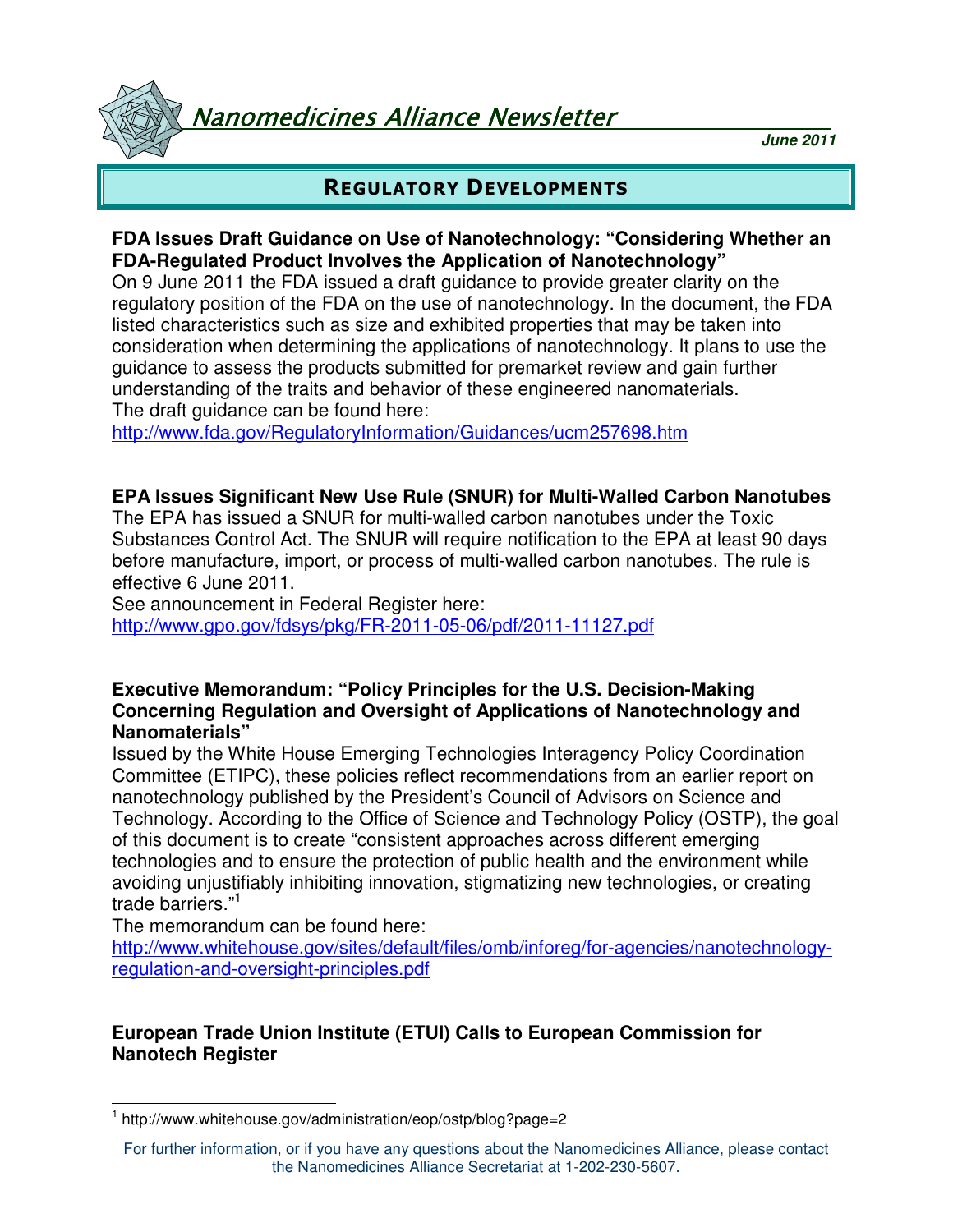ETUI has requested the European Commission to use its regulatory authorities to create a mandatory EU-wide register for food, packaging, cosmetics, and pharmaceutical industry, among others, to report products that contain nanomaterials. The request has risen out of ETUI concern that regulatory policy on nanomaterials has not kept up with the technology side. France was the first country to implement a mandatory nano-register, and other national regulations are being considered in Italy and the Netherlands.

Further information found here:

http://www.in-pharmatechnologist.com/Packaging/EU-wide-nanotech-register-vital-toensure-safety-says-body

# **5 th International Nano Authorities Dialogue in Berlin**

Members of ministries, agencies, industry, science, and civil organisations in Germany, Austria, Switzerland, and Liechtenstein met in Berlin on 3-4 May 2011 to discuss developments in the governance of nanotechnologies. They began with the findings of the NanoKomission Germany 2009-2011, which was established by the Federal Environment Ministry to assess the opportunities and risk of nanotechnologies and make recommendations to the government on their use. Participants emphasised the importance of stakeholder dialogue, and discussed several potential governance tools, including a nanomaterial register and a nanoproduct register.

Further information on the discussion can be found here:

http://www.innovationsgesellschaft.ch/index.php?section=news&cmd=details&newsid=4 69&teaserId=7&setLang=2

# **ISO Announces General Liability Classifications for Nanotechnology**

ISO is issuing new general liability classifications for nanotechnology with accompanying estimated loss potentials. The new classifications will be implemented on 1 September 2011.

See announcement here:

http://www.insurancejournal.com/news/national/2011/05/31/200585.htm

# **France Issues Nano-risk Management Method**

The French Agency for Food Environment, Health, and Occupational Safety (ANSES) has proposed a nano-risk management method using "control banding," a procedure developed in the pharmaceutical industry for risk management when there is uncertainty about the data required. Since there is uncertainty on both the hazard of nanomaterials and exposure levels, the proposed French method assigns new products "bands," which have been developed according to the hazard level of known similar products. The method was included in the French Standards Institute's submission to the ISO on nano-safety.

Full report here: http://www.foodqualitynews.com/Public-Concerns/France-issues-nanorisk-management-method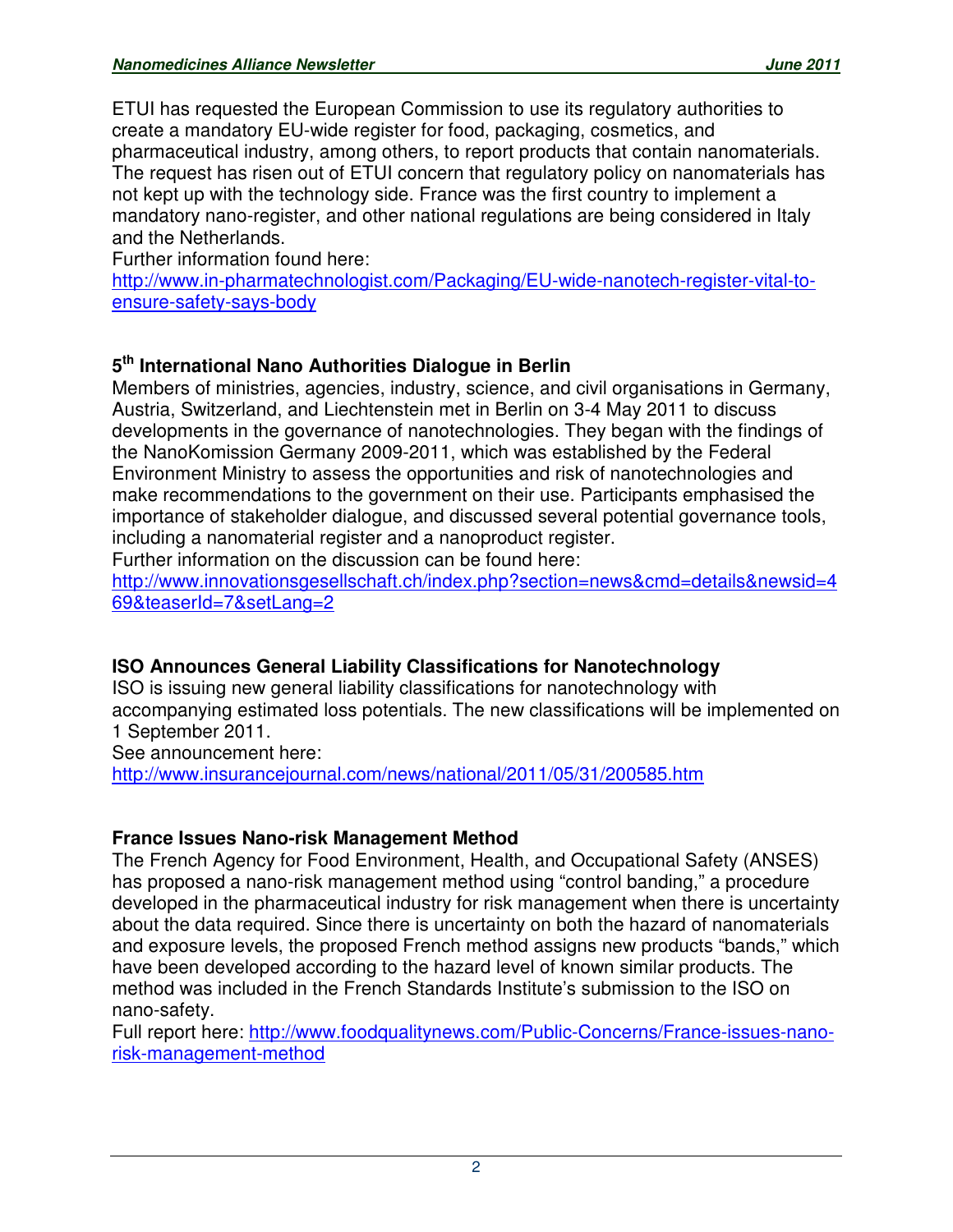#### **University of California San Francisco Publishes Nanotechnology Policy Recommendations, "Recommendations for Addressing Potential Health Risks from Nanomaterials in California"**

Commissioned by the State of California's Office of Environmental Health Hazard Assessment (OEHA), the Program on Reproductive Health and the Environment in UCSF's School of Medicine has published a document reviewing nano materials and their potential exposure risks. The report also makes policy recommendations to the State on how to address these potential risks, some of which can be implemented under the current regulatory framework, while others are outside its scope. A list of their recommendations can be found here:

http://www.nanolawreport.com/2011/05/articles/california-1/university-of-california-sanfrancisco-publishes-nanotechnology-regulatory-policyrecommendations/#axzz1OoMmTuRM

### **OECD issues "Current Developments/Activities on the Safety of Manufactured Nanomaterials"**

The OECD document is compiled from each member country's report on the developments on safety of manufactured nanomaterials given in the country at each meeting of the Working Party on Manufactured Nanomaterials. "Current Developments/Activities on the Safety of Manufactured Nanomaterials" also includes a section on nanotechnology activities in other international organisations such as the ISO and the Food and Agriculture Organisation of the UN and WHO. The objective of this report is to provide stakeholders with an overview of developments in nanotechnology at both the national and international levels.

The report can be found here:

http://www.oecd.org/officialdocuments/displaydocumentpdf/?cote=env/jm/mono(2011)1 2&doclanguage=en

# REVIEWS AND OTHER PUBLICATIONS OF INTEREST

- 1. **Physical and Biophysical Characteristics of Nanoscale Tungsten Oxide Particles and Their Interaction with Human Genomic DNA.** Journal of Nanoscience and Nanotechnology, June 2011, Vol. 11, No. 6, pp. 4659-4666. Vijay Bhooshan Kumar, Clair Ermine Sawian, Dambarudhar Mohanta, Shashi Baruah, and Nashreen S. Islam. http://www.ingentaconnect.com/content/asp/jnn/2011/00000011/00000006/art00001 ?token=00441d133c3dae846319f7e41225f40386f2c3167547d66463e4423576b642 76a5ce
- 2. **Fabrication of New Chitosan-Based Composite Sponge Containing Silver Nanoparticles and Its Antibacterial Properties for Would Dressing.** Journal of Nanoscience and Nanotechnology, June 2011, Vol. 11, No. 6, pp. 4733-4738. Donghong Li, Junlin Diao, Jiaotao Zhang, and Jianchang Liu.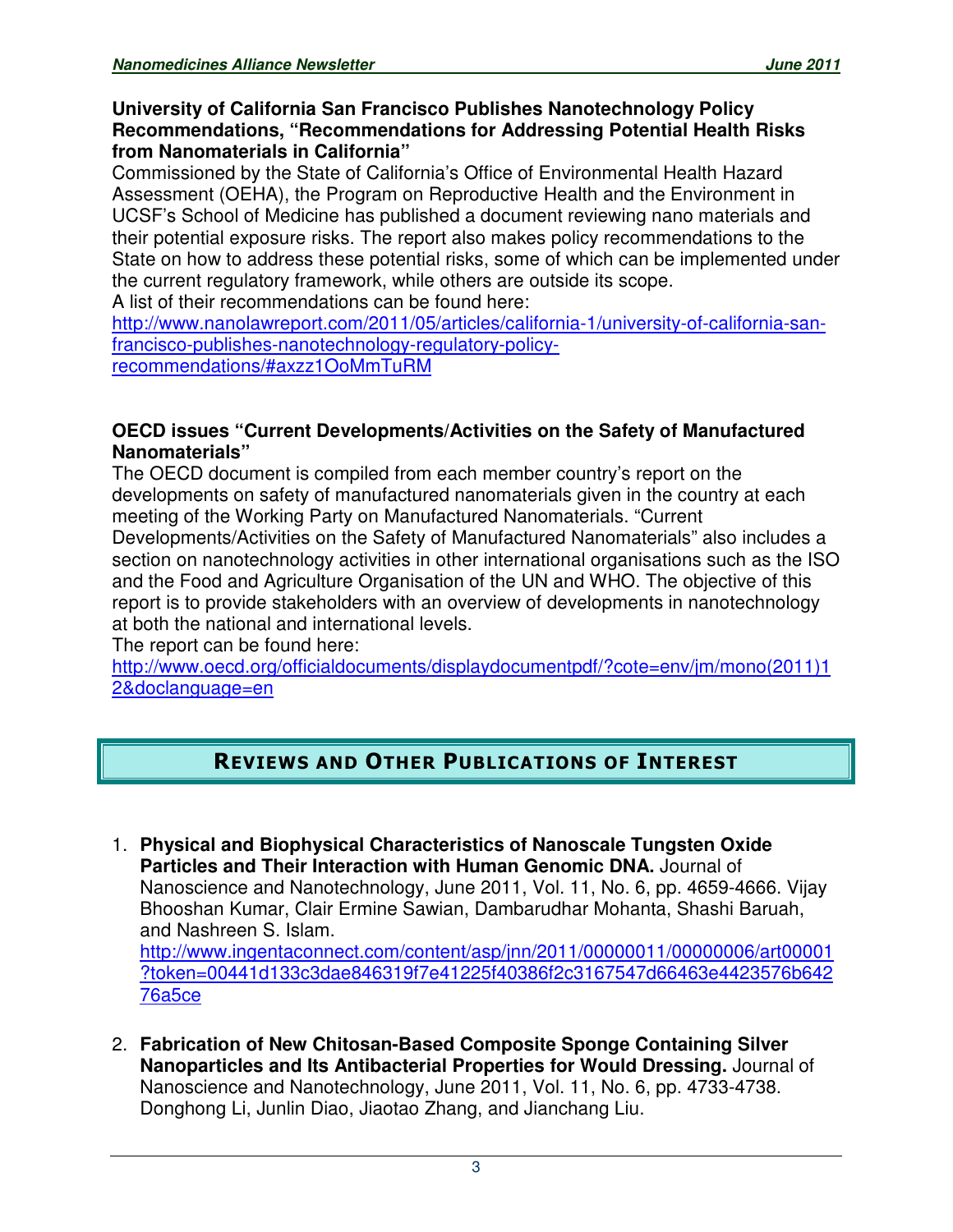http://www.ingentaconnect.com/content/asp/jnn/2011/00000011/00000006/art00010 ?token=003c1810c5c578617e41225f40386f2c3167547d702544702e576b64276a

- 3. **Lipid Nanocarriers (GeluPearl) Containing Amphiphilic Lipid Gelucire 50/13 as a Novel Stabilizer: Fabrication, Characterization, and Evaluation for Oral Drug Delivery**. Nanotechnology, 8 July 2011, Vol. 22, No. 22. Abhijit A. Date, Nimish Vador, Aarti Jagtap, and Mangal S. Nagarsenker. http://iopscience.iop.org/0957-4484/22/27/275102/pdf/0957- 4484\_22\_27\_275102.pdf
- 4. **Synthesis and Characterization of Human Transferrin-Stabilized Gold Nanoclusters.** Nanotechnology, 8 July 2011, Vol. 22, No. 22. Xavier Le Guével, Nicole Daum, and Marc Schneider. http://iopscience.iop.org/0957-4484/22/27/275103/pdf/0957- 4484\_22\_27\_275103.pdf

# CONFERENCES AND WORKSHOPS

### **Nanotech Conference & Expo 2011**

June 13-16, 2011, Boston, MA

- Tracks on fabrication, characterization and tools, advanced materials, electronics and microsystems, medicine and biotech, and energy and environment
- Over 5,000 attendees and 300 exhibitors expected

http://www.techconnectworld.com/Nanotech2011/

### **7 th NanoBioEurope 2011**

June 21-23, 2011, Cork, Ireland

• Sessions on integrated systems, biophotonics, biomaterials, nanobioanalytics, nanobio in Ireland, in vitro diagnostics, nanoenabled drug delivery technologies, nanoenabled innovations in surgical devices and systems.

http://www.tyndall.ie/conferences/nanobio-europe//index.php

#### **Pharmaceutical Nanotechnology: Applications & Commercialization**

June 29-30, 2011; London, UK

- Engineering, formulation and drug delivery
- Nano-enabled nucleic acid therapeutic delivery
- Translating discoveries into commercial successes
- Regulatory considerations, IP issues and partnering opportunities

http://smi-online.co.uk/events/overview.asp?is=4&ref=3484

### **NanoFormulation2011**

June 26 – July 1, 2011 ; Singapore

- Formulation of Nano-Biomaterials
- Handling and processing of Nanopowders
- Processing and Stabilization of Nanoparticle Suspensions
- Smart and Functional Materials in Formulations: Coating, Films and Tapes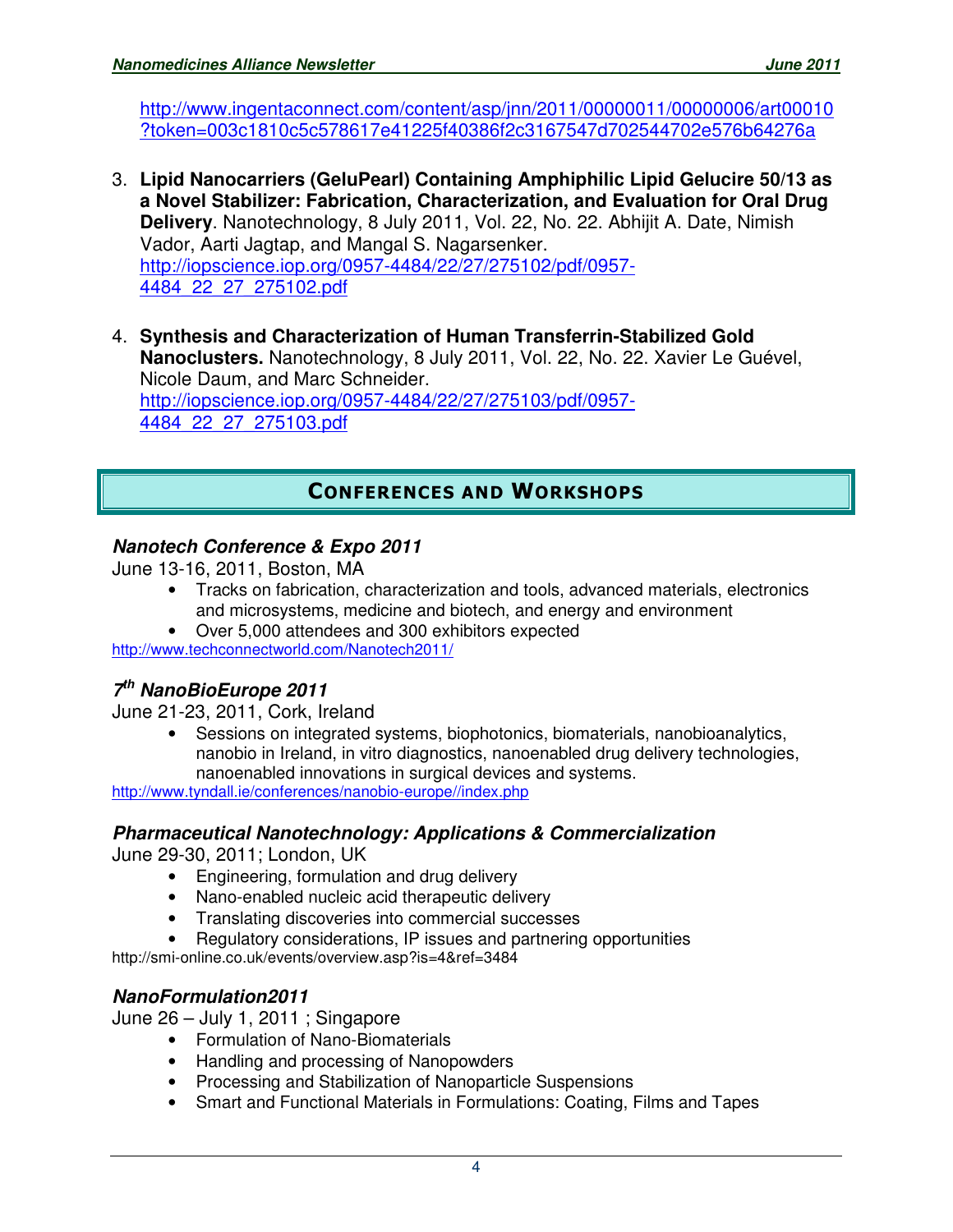• Safety and Health Effects and Nanoscale Materials – Towards Sustainable and Safety

http://www.nanoformulation2011.com/

#### **Biological Responses to Nanoscale Particles**

September 11-15, 2011, Essen, Germany

- Organised by Priority Programme (SPP1313) of Eutsche Forschungsgemeinschaft (DFG) and University of Duisburg-Essen (UDE)
- Topics include interactions of nanoscale particles with biomolecules and membranes, mechanisms of cellular uptake and intercellular trafficking, biological impacts of nanoscale particles, synthesis and characterisation of nano particles, in-vivo and invitro imaging and diagnostic techniques, biodegradation of nanoscale particles, life cycle analysis and risk assessment

http://www.spp1313.de/website/program/general/programm\_82/en/en\_programm\_univer\_1.php

#### **NANOCON 2011**

September 21-23, 2011, Brno, Czech Republic

• Two sessions on biotechnology, nanomaterials in medicine, and health, safety and environmental challenges

http://www.nanocon.cz/

#### **Nanoscale Bioceramics in Healthcare and High Performance Ceramics**

October 12-13, 2011, Stoke-on-Trent, Staffordshire, UK

- Hosted by Institute of Nanotechnology and CERAM
- Focus on application of bioactive glass and ceramics to orthopaedics, regenerative medicine, dentistry, biosensing, controlled drug release, high performance coatings, and functionalized biomaterials.

http://www.nano.org.uk/events/ion-events

#### **NanoMedicine – 2011**

November 3 – 5, 2011, Shenzhen, China

- Breaking Research of Nanomedicines
- Versatile Nanotech and Nanomaterials in Biomedicine
- Nanodevices and Diagnostic
- Nanomedicine Targeting Major Diseases
- Regenerative Nanomedicine
- Culturing Public Environment for Healthy Growth

http://www.bitconferences.com/NanoMedicine2011/

#### **BioNanoTox and Applications International Research Conference**

November 10-14, 2011, Mobile, AL

- Multidisciplinary focus on biology, nanotechnology, and toxicology
- Joint research between nanomaterials and biological systems

http://sites.google.com/site/bntconference/

### **Nano Health**

January 15-16, 2012, Egypt, Cairo

- To address the future of nanotechnology, as well as potential risks and regulatory issues
- New frontiers in drug delivery and therapeutics
- New frontiers in imaging and diagnosis